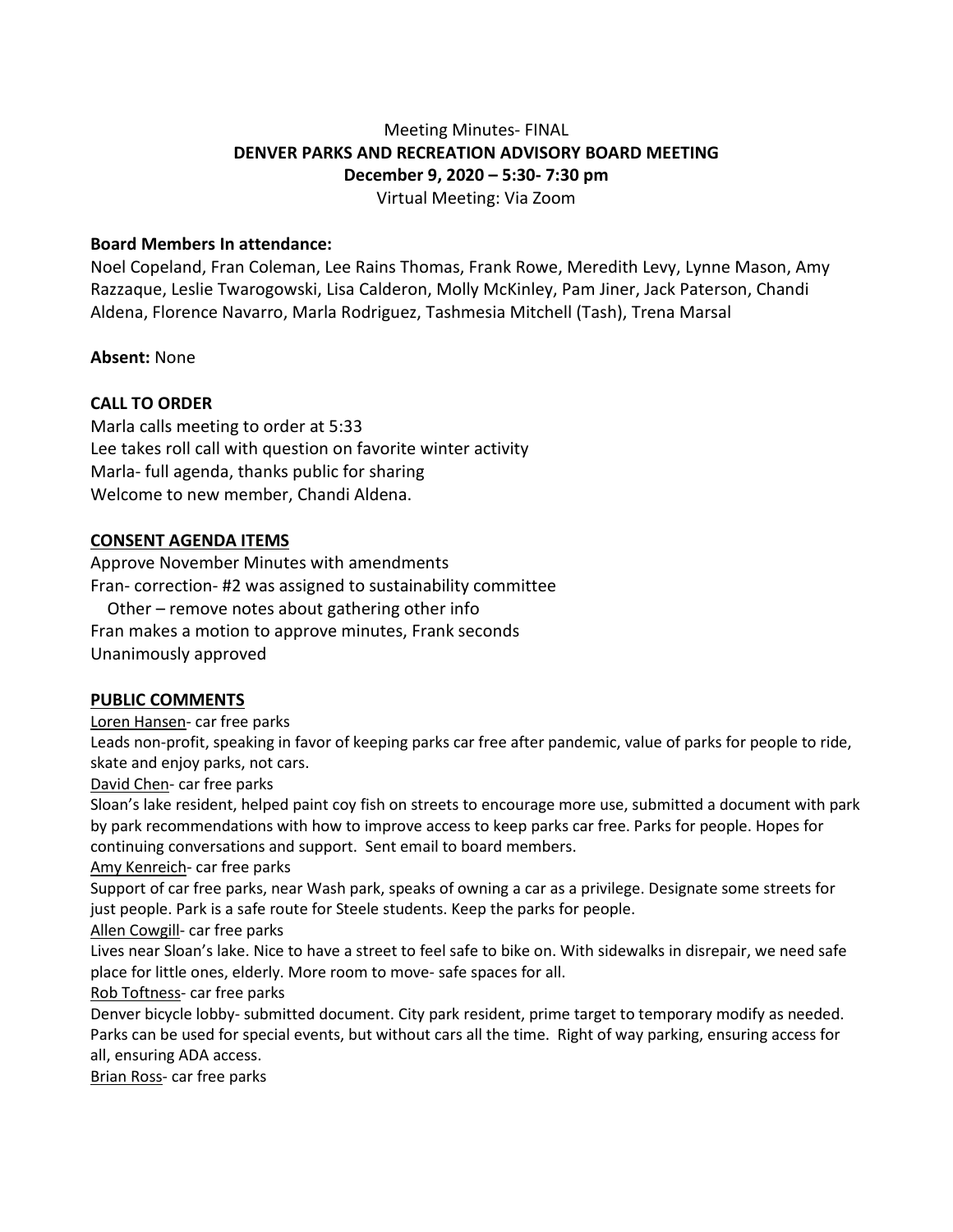City park neighborhood, ADA access and parking that can be repurposed. Wildlife impacts- more sensitive than we are often times.

Scott Sanderson- car free parks

Cheeseman park area, city streets are designed for cars and bike paths are often filled with aggressive riders. Seems to be the greatest improvement to quality of life. On behalf of everyone in Denver asks to keep all parks car free.

Helene Orr- Sanderson Gulch Pollinator Gardens

Would like to collaborate with parks and rec to help with design and implementation. Councilwoman Clark's office/ DPR staff would like to have this group participate. Outdoor classroom. Concerns with possibility to use herbicides to maintain the pollinator garden. Wonders why we would have educational classroom for kids and establish a garden with herbicides? Suggests that we work together to make it possible to create a garden without harming the planning. \*follow up- assign to Sustainability and Resiliency Committee Bryan Wilson- car free parks

Congress park resident. Supports car free parks with ADA compliance ensuring everyone has access to parks. Has noted wildlife impacts as well. Visits many parks.

Matthew Bossler: (Via chat note) I have to run, but I want to express my support for keeping park streets carfree and expanding it in other parks. As a parent of a child learning to ride a bike, the open roads in City Park and Cheesman allow \*me\* to relax and enjoy my time while my kid rolls along, without fear of them being hit with a car. Also, I am a professional landscape architect consulting to UCD in support of the College and City's eDEN project, which is being co-sponsored by DOTI and CPD. eDEN envisions an integrated network of community-focused, green streets throughout Denver, and is strategizing how to build upon the humanized street interventions from COVID to realize long-term improvements to mobility, public health, and economic development. The students in the integrated design studio (planning/urban design/landscape architecture) unanimously identified the open streets within the parks as an essential backbones of the network upon which we, as a city, can build. W/o them, eDEN becomes exponentially more difficult to build.

Frank Locantor: (Via chat note) I'm also in support of car-free parks. \*\*And, I'd like to suggest coordination between DOTI and their slow-streets / n'hood bikeways with DPR's car free streets. Perfect example of how this could work beautifully is the 16th Ave shared street and how it fortuitously connects to City Park via The Esplanade. Thinking about how people can get to the city parks in a safe, non-car manner is important for connectivity.

## **PRAB COMMITTEE REPORTS**

#### Outreach committee

Lisa - New development to have Lisa and Leslie co-chair outreach committee. Meets once a month, open to anyone in the city to recommend topics for PRAB. Community members set the agenda.

Leslie shares- length of time community surveys, would like to address how long surveys are out in the community, Sanderson gardens, strategic acquisition, sunken garden park, wants to ensure RNO's have time to publicize. Authentic engagement. Perhaps revisit logistical issues like gathering signatures.

Lisa- Park Hill golf course advisory group- very strongly wants to have PRAB representation on the board.

Wants to have information to get 1 mile radius, not just 6 block radius. Joint appointments with CPD (Laura Aldrade) and Happy (director of parks).

Follow up with Marla to apply to Park Hill Golf Course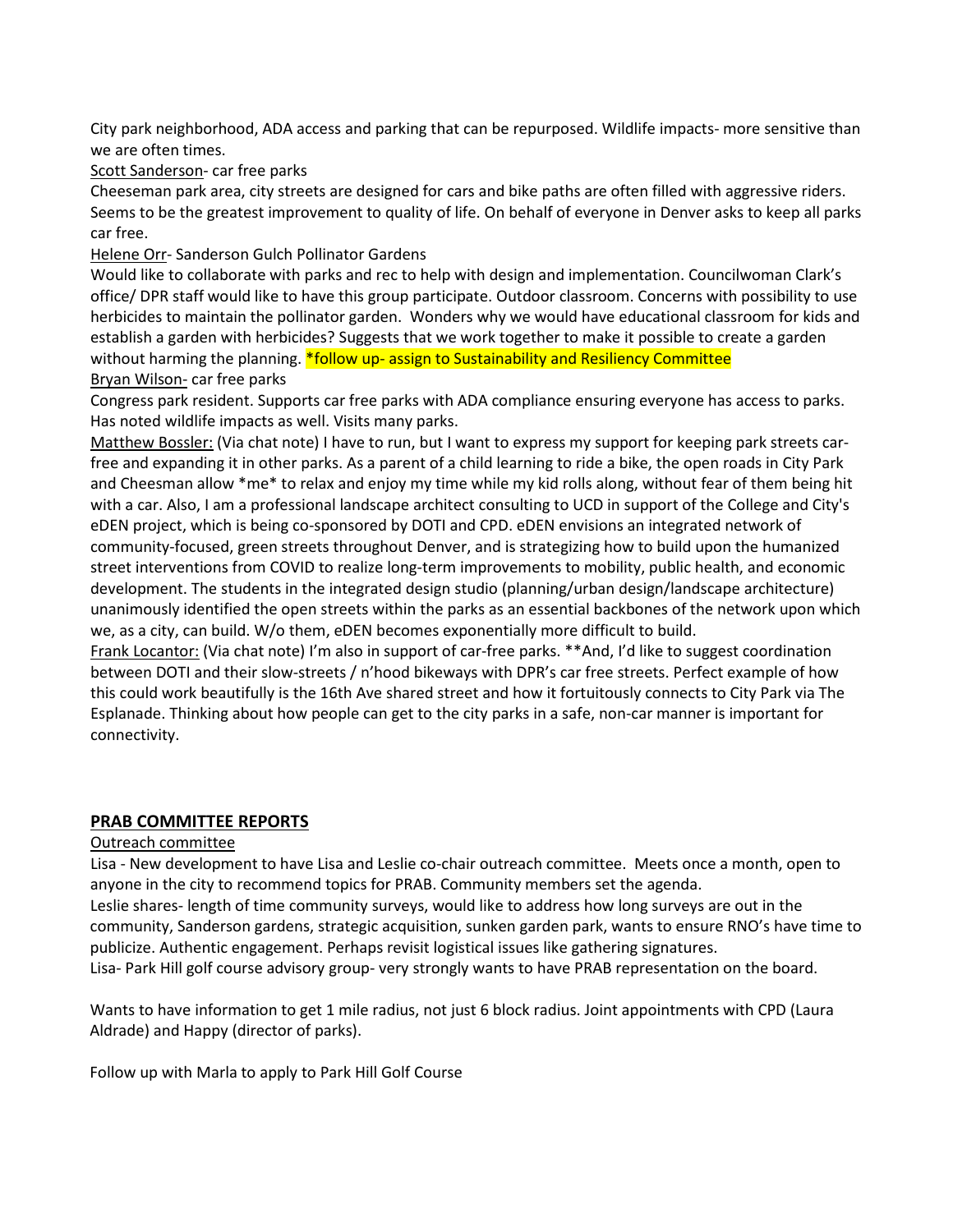Board members and director share gratitude for Tash for service for parks, recreation, equity.

Sustainability/ Resiliency Committee

Will be meeting on Friday 12/11 at 1:00, instead of the last Friday of the month (12/25). Will be brainstorming topics for the year. Send emails for topics to be addressed.

Marla wants to make sure all committee meetings are listed and all PRAB members can join any committee.

Planning/ Design Committee

met on 11/17 (Meredith) Reviewed goals. Took time to reflect. Set objectives for next year. Sanderson gulch and sunken gardens, strategic acquisition plan Game plan annual report Next meeting is on 12/15 to set priorities and talk about restrooms and water access in parks, Denver bicycle lobby will present. Lynne- Working on car free parks and speaks for the need to balance use of elderly and disabled use along with everything.

Also will be following up about parks/ private partnerships.

Jesus- doing targeted efforts to gather responses from underrepresented communities. Lisa hopes to continue with gathering feedback from diverse groups. Molly- wants to have interested members join the meeting.

#### **EXECUTIVE DIRECTOR'S REPORT**

- 1. **Game Plan Annual Report –** The 2019 annual report has been completed is now available on the DPR website. Here is a link to the report: <https://storymaps.arcgis.com/stories/e24a07c6c65d4d329b55dfbeb85af669> The next annual report for 2020 will be completed this spring to get back on track with original plans for the report to precede and help to inform the 2022 budgeting process.
- **1. Covid recovery –** There are no new developments that are significant. Staff redeployments continue and we are continuing to work on licensing to potentially add three or four more learning labs to support DPS students as needed. We will continue to be guided by public health orders regarding the re-opening of any facilities. Non-essential staff will continue to work from home at least through the end of the year and we anticipate a very gradual return when circumstances permit into the spring or summer.
- **2. The renaming of Columbus Park -** The ordinance for the renaming of the park to La Raza Park has been presented to City Council including the PRAB recommendation and is moving rapidly through the Council process. It was approved on consent by the LUTI Committee on Tuesday, December  $8<sup>th</sup>$  and is expected to be adopted at the Council meeting on Dec  $21^{st}$ . There will be a courtesy public hearing on the renaming that evening. DPR will continue to work with the citywide Renaming Commission on other facilities and assets recommended for renaming by that group. We will keep PRAB apprised of those recommendations along with the processes to be initiated.

#### **Happy Holidays and a safe, healthy and peaceful New Year!**

**Questions/Issues:**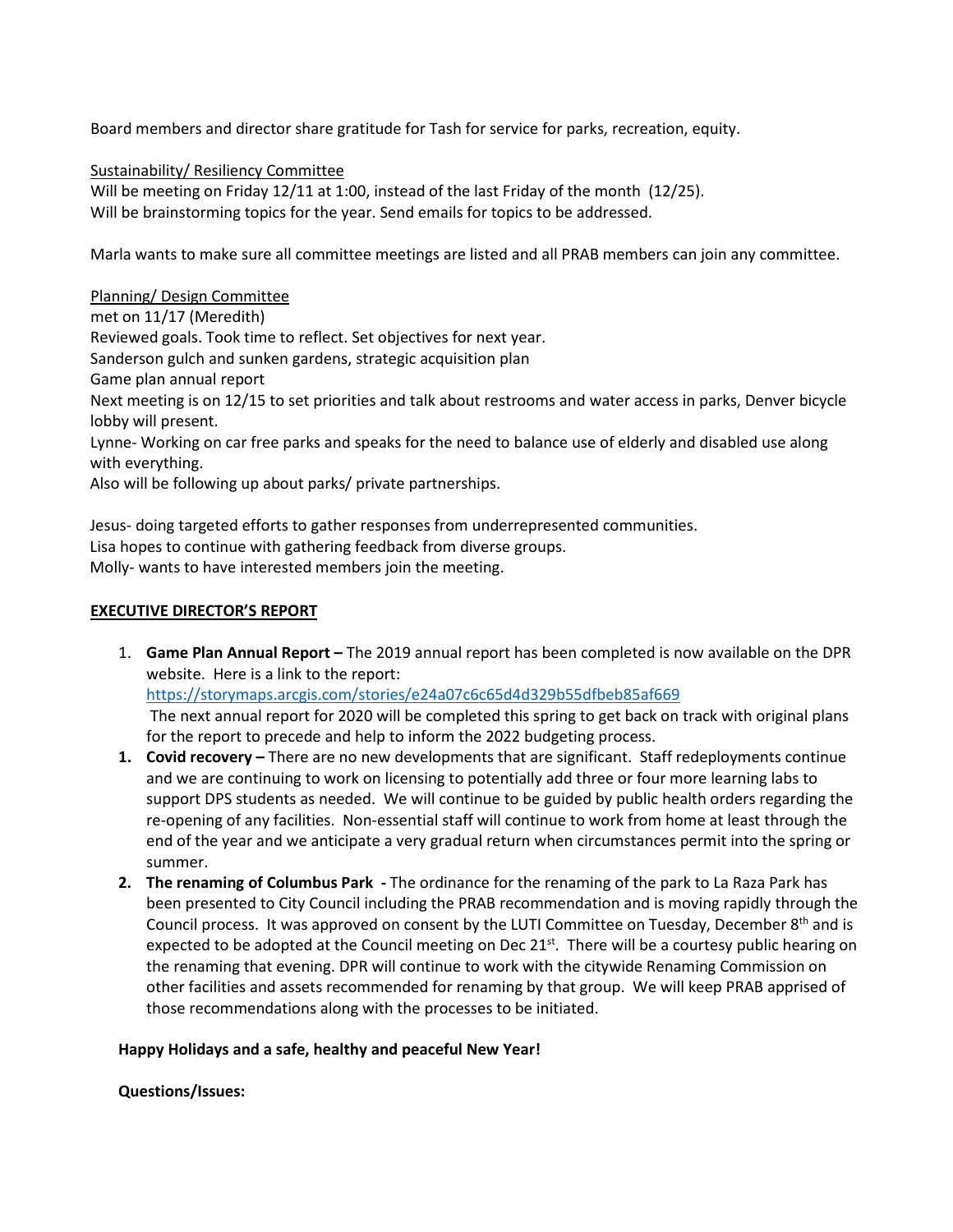- **1. Parks road closures update –** Results of the survey are being complied and analyzed; survey participants did not reflect the diversity of the entire community, so additional efforts of targeted outreach to low income and communities of color will continue; Staff will be bringing survey and proposed actions to the PRAB committee most likely in January.
- **2. Annual goals –** We are pleased to hear that PRAB committees are formulating goals and priorities for 2021. Committees are encouraged to share those goals with the department in January which is also when staff will be putting together 2021 goals.

**Tash Mitchell will be sorely missed.** On behalf of the department, we express our deepest gratitude to you for your leadership and commitment as a member of PRAB. Thank you for being a champion for youth, underserved communities and communities of color. We wish you tremendous success in your next endeavors!

# **OTHER ITEMS**

Update on equity statement, shares draft proclamation, will follow up after equity group meets. Tash, Lisa, Trena, Pam worked to incorporate all contributions and the Game Plan. It reflects equity in all parks and services. Take time reading document in order to give feedback to the team. Hope to adopt the statement in January officially. **\*Equity meeting for PRAB work group-12/16** 

## Board Review of 2020

Marla reviews data collected through one on one interviews, surveys and shares about working with Dr. Tyler to review and come up with game plan.

Stemmed from equity work and began process to gather feedback. One on one conversations with each board member.

Summary of interviews: Marla shares the feedback. Heard a deep commitment to parks, open space, recreation. Proud of re-naming parks, equity focus, committee structure. Heard over and over- still have work to do on what is the committee work and process, can we all align on what the role of PRAB is. Work on respectful discourse and how we work together. Executive Committee has taken a step to begin thinking of norms to get us started. We don't want to be city council or admin. Want to define PRAB work. Relationships are hard, especially in the time of zoom meetings. You'll see more engaging activities to build relationships and get to know one another.

Developing group norms: Lee facilitates conversation to develop group norms. Board discusses, modifies and agrees to the following norms. Will revisit after 3 months and to make sure they are meeting the group's needs. Suggestion to include on top of each agenda as a reminder. Will ask for feedback after each meeting to hold ourselves accountable to our agreed upon norms (optional and anonymous for PRAB members). Will add an area for new business on the agenda and have an opportunity for PRAB to bring up issues for a later date- parking lot.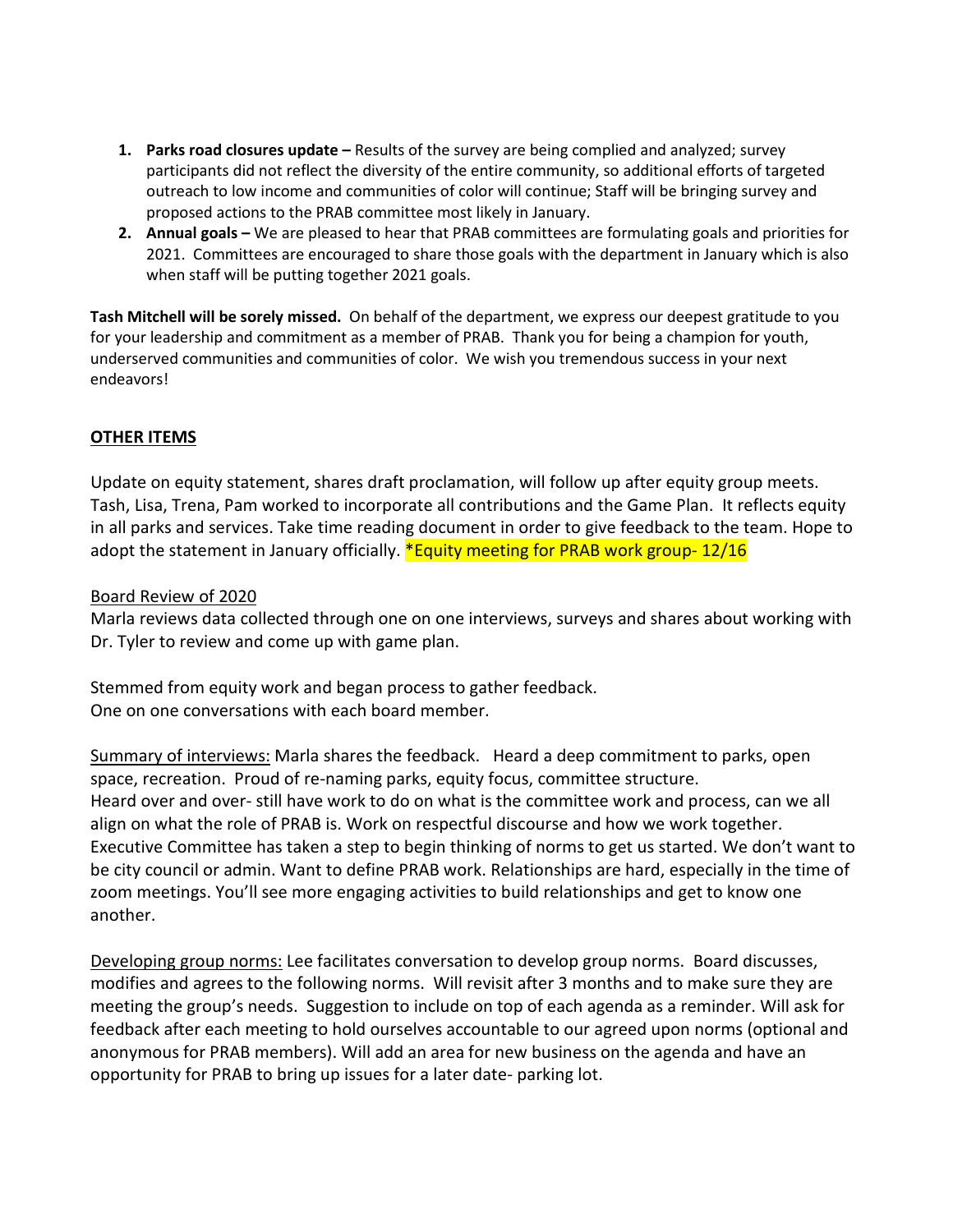#### PRAB Norms Dec. 2020

Be respectful and presume positive intentions

Seek first to understand and then to be understood

Stay focused on topics at hand

Allow space for all to have a voice

Listen without judgement

Live our values of equity and inclusion

Coming soon... (Executive committee and committee chairs will work on this) Utilizing process to bring new ideas/issues forward, whether it goes to committee or PRAB or department

Florence reviews city charter, bylaws and mission statement for PRAB. Our guiding documents. The charter is what cannot be changed. The mission may need to be updated and we need to revisit our bylaws.

#### **Charter**

## § 2.4.3 Board of Parks and Recreation.

There is hereby created a Board of Parks and Recreation (hereinafter called the "Board") consisting of nineteen members. One of the members shall be a member of the Board of School District No. 1 designated by the Board of the School District. Five members of the Board shall be appointed by the Mayor. Thirteen of the members shall represent the thirteen City Council members and shall be appointed by the thirteen Councilmembers. The appointees of the eleven district Council members shall reside in the district of the appointing member. The appointees of the two at-large Councilmembers shall each reside in the City and County of Denver. Members shall serve at the pleasure of their respective appointing authorities. Members of the Board shall serve without pay. The Board shall advise the Manager with respect to the policy and operation of the Department and shall review and comment on the proposed annual budget for the Department.

(Charter 1960, A4.3, A4.3-1; Amended May 17, 1955; amended May 19, 1987)